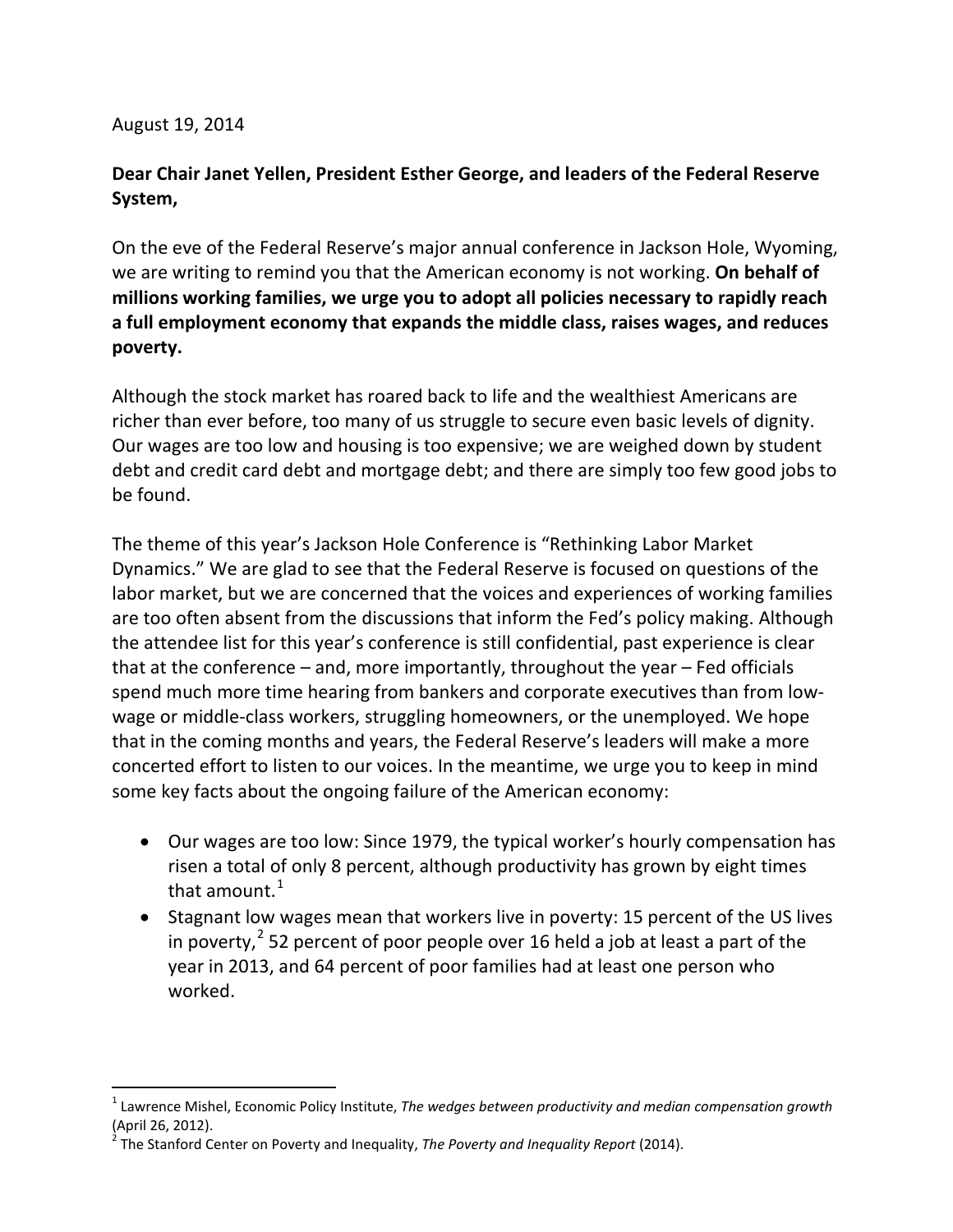Because of continued racial inequality, these burdens fall much heavier on some than others:

- Twenty-seven percent of blacks and 26 percent of Hispanics live in poverty. The racial wage gap is huge and the racial wealth gap is even bigger.<sup>[3](#page-1-0)</sup>
- Women of color are at the greatest disadvantage: On average, Hispanic women are paid only 61 cents and black women are paid only 69 cents for every dollar that white men are paid.

These are appalling statistics for the richest and most powerful country in the world. We should demand much more of the American economy. A healthy economy, built from the middle-out, will feature jobs for everybody who wants to work and significantly rising wages.

Some elite voices have begun to assert that the economy is now in good shape and that the real threat is that workers' wages will rise too quickly.[4](#page-1-1) **Tens of millions of working families would beg to differ, and we strongly urge the Federal Reserve to reject the calls to raise interest rates and slow the economy down.**

## **Instead, the Fed should commit seriously to both sides of its statutory dual mandate and create the conditions necessary for genuine maximum employment.**

After years of economic stagnation, weak labor markets, and widening inequality, it is crucial that the Federal Reserve declare that its goal is full-employment that expands the middle class and reduces poverty. The Fed should drop pre-set unemployment targets (that may or may not be associated with inflationary pressures) and substitute instead a clear declaration that it will not tighten before wage growth is rising significantly faster than productivity growth.

Rising wages, a growing middle class, and shrinking poverty are the conditions that will create long-run stable growth and an economy that works for everyone.

Sincerely,

The members of:

 $\overline{a}$ 

<span id="page-1-1"></span><span id="page-1-0"></span><sup>&</sup>lt;sup>3</sup> The Stanford Center on Poverty and Inequality, *The Poverty and Inequality Report* (2014).<br><sup>4</sup> See, e.g., Martin Feldstein, Wall Street Journal, *Warning: Inflation Is Running Above 2%* (June 9, 2014) ("Research suggests that unemployment may not restrain wages. If so, real trouble may be ahead.).